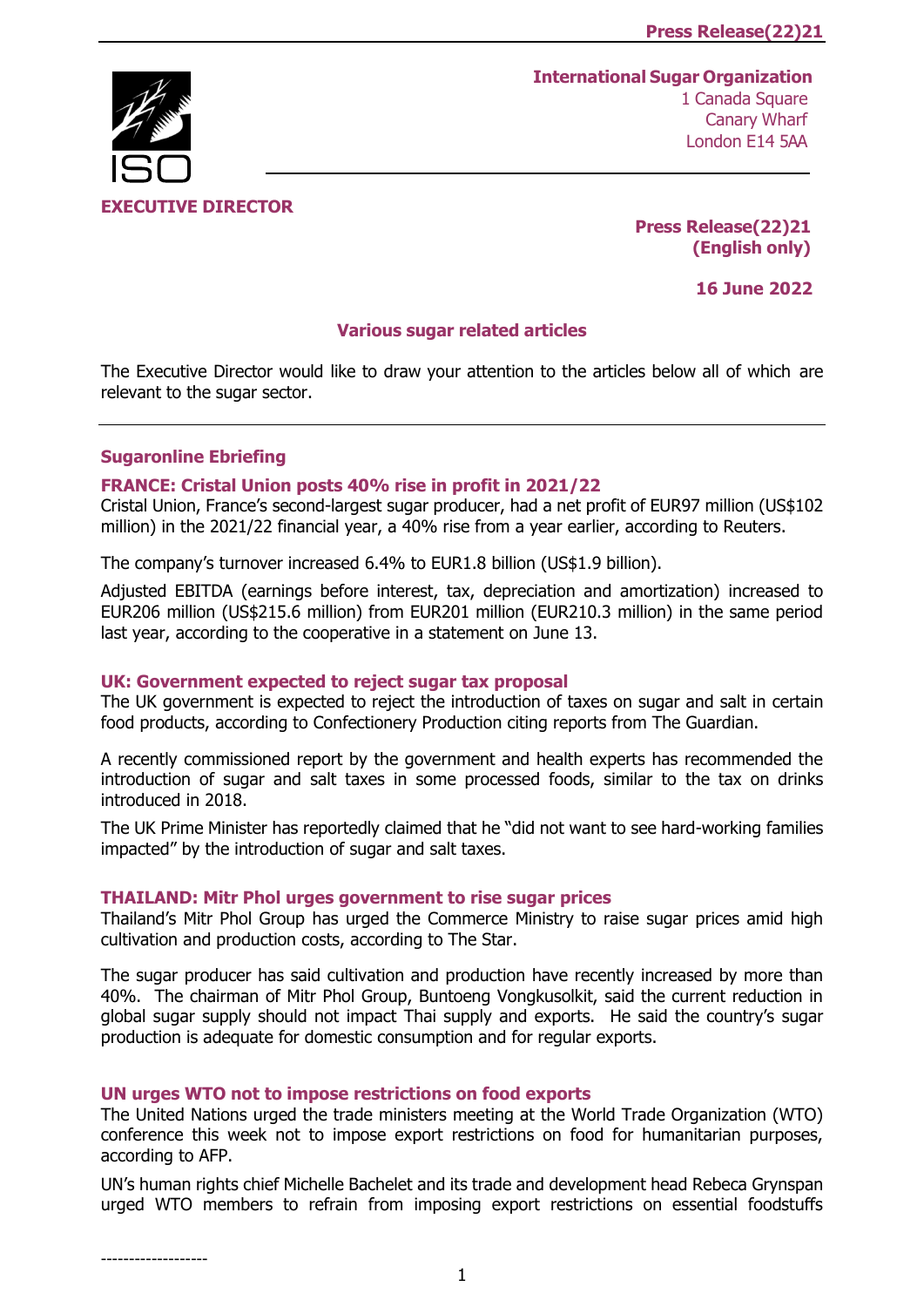purchased by Least Development Countries (LDCs), Net Food Importing Countries (NFIDCs) and by the World Food Program (WFP) for non-commercial humanitarian purposes.

The Russia-Ukraine conflict had increased concerns for global food security, and Ukraine had been prevented from exporting its products from its Black Sea ports.

#### **[INDIA: ISMA requests approval for sugar exports next season](https://www.sugaronline.com/2022/06/14/india-isma-requests-approval-for-sugar-exports-in-next-season/)**

An official with the Indian Sugar Mills Association (ISMA) has requested the Food Ministry to approve exports of 8 million metric tonnes of sugar under open general license in the season starting October, according to Informist.

In a letter to the Food Ministry, ISMA said it is the right time to announce exports for next season since current global prices are firm, giving millers the opportunity to enter into future contracts at good prices. The association has also requested the government to review the current export policy.

\_\_\_\_\_\_\_\_\_\_\_\_\_\_\_\_\_\_\_\_\_\_\_\_\_\_\_\_\_

#### **FoodNavigator.com**

**[British Nutrition Foundation survey reveals widespread confusion about healthy](https://www.foodnavigator.com/Article/2022/06/13/british-nutrition-foundation-survey-reveals-widespread-confusion-about-healthy-eating?utm_source=copyright&utm_medium=OnSite&utm_campaign=copyright)  [eating](https://www.foodnavigator.com/Article/2022/06/13/british-nutrition-foundation-survey-reveals-widespread-confusion-about-healthy-eating?utm_source=copyright&utm_medium=OnSite&utm_campaign=copyright)**



There is widespread confusion among people of all ages about which foods do and do not count towards your 5-a-day or provide certain nutrients, including fibre and protein, reveals a survey conducted by the British Nutrition Foundation.

[https://www.foodnavigator.com/article/2022/06/13/british-nutrition-foundation-survey-reveals](https://www.foodnavigator.com/Article/2022/06/13/british-nutrition-foundation-survey-reveals-widespread-confusion-about-healthy-eating?utm_source=copyright&utm_medium=OnSite&utm_campaign=copyright)[widespread-confusion-about-healthy-eating](https://www.foodnavigator.com/Article/2022/06/13/british-nutrition-foundation-survey-reveals-widespread-confusion-about-healthy-eating?utm_source=copyright&utm_medium=OnSite&utm_campaign=copyright)

### **[UK's new food strategy illustrates challenge of productivity and food security versus](https://www.foodnavigator.com/Article/2022/06/15/uk-s-new-food-strategy-illustrates-challenge-of-productivity-and-food-security-versus-sustainable-nutrition?utm_source=copyright&utm_medium=OnSite&utm_campaign=copyright)  [sustainable nutrition](https://www.foodnavigator.com/Article/2022/06/15/uk-s-new-food-strategy-illustrates-challenge-of-productivity-and-food-security-versus-sustainable-nutrition?utm_source=copyright&utm_medium=OnSite&utm_campaign=copyright)**

The strategy follows the independent review of the food system carried out last year by Henry Dimbleby, founder of upmarket fast food chain Leon. It puts a focus on home-grown food, including strengthening supply chains and boosting food production.



[https://www.foodnavigator.com/article/2022/06/15/uk-s-new-food-strategy-illustrates](https://www.foodnavigator.com/Article/2022/06/15/uk-s-new-food-strategy-illustrates-challenge-of-productivity-and-food-security-versus-sustainable-nutrition?utm_source=copyright&utm_medium=OnSite&utm_campaign=copyright)[challenge-of-productivity-and-food-security-versus-sustainable-nutrition](https://www.foodnavigator.com/Article/2022/06/15/uk-s-new-food-strategy-illustrates-challenge-of-productivity-and-food-security-versus-sustainable-nutrition?utm_source=copyright&utm_medium=OnSite&utm_campaign=copyright)

#### **Sugaronline Ebriefing**

### **[THAILAND: 2022/23 cane production seen at 106 million T](https://www.sugaronline.com/2022/06/15/thailand-2022-23-cane-production-seen-at-106-million-t/)**

Sugarcane production in Thailand is expected to rise to 106 million metric tonnes in 2022/23, compared to 92.1 million tonnes in 2021/22, due to more rainfall and higher crop yields, according to Bangkok Post.

\_\_\_\_\_\_\_\_\_\_\_\_\_\_\_\_\_\_\_\_\_\_\_\_\_\_\_\_\_

-------------------